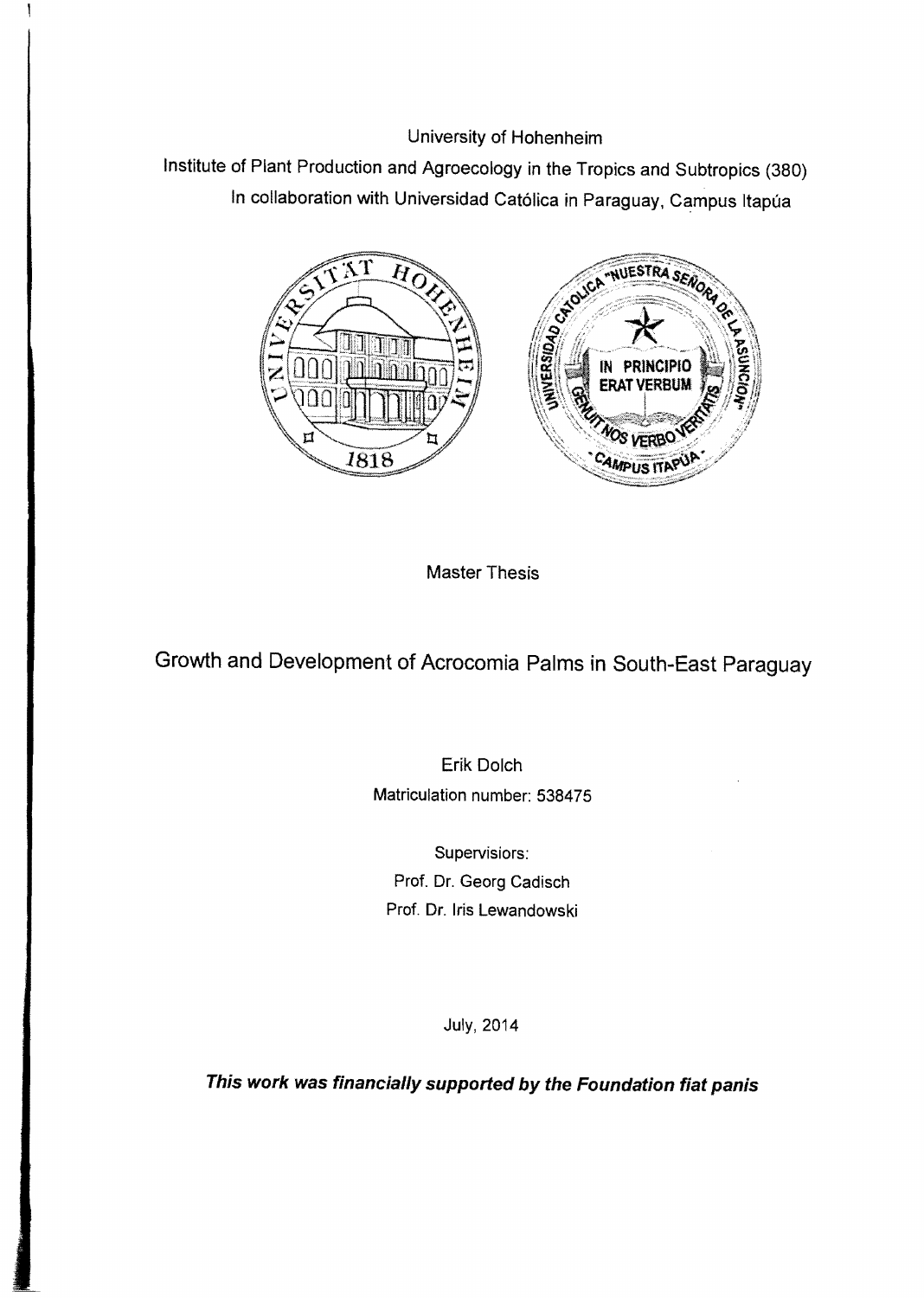## 7 **SUMMARY**

The global demand for food will rise continuously in future due to the increasing world population. However, the existing cultivable land, which is available for the production of food, remains limited. Worldwide the demand of vegetable oil for food and in addition as resource for renewable energy and chemicals industry is increasing. The use of non-or under-utilized oil crops offers the chance of enabling better income opportunities to small farmers, contributing to food security, reducing air pollution and allowing the promotion of sustainable energy supply. A very promising palm is Acrocomia totai, on which is focused in this thesis. Next to a varied

utilization of acrocomia palm products for food and industry, this palm is a potential renewable energy crop with a relatively high oil yield per area unit compared to other oil crops. Furthermore, acrocomia palms are an option for intercropping systems. The palm tree is still in the early stages of domestication. Therefore, most of opportunities and potentials as weil as the conditions under which this can be achieved are unknown. Field research is still lacking to make fundamental statements about the eco-physiology of Acrocomia totai.

This study determined plenty of basic data, to enable subsequent modeling as weil as knowledge about possible mixed cropping systems. This data includes interactions with soil and environment, photosynthetic radiation and light conditions, growth and development. The extensive data collection on morphological foliage and trunk characteristics of acrocomia palms was used to identify growth stages. Thereby three different growth stages were defined. Furthermore the aboveground biomass of acrocomia palms per age, the understory respectively soil vegetation could be determined. Besides, four allometric equations could be derivated to predict reliable statements on acrocomia aboveground biomass by measuring non-destructive parameters Iike trunk height, trunk diameter or age. Measurement of light transmdission ratio (L TR), leaf area index (LAI) and distribution of photosynthetic active radiation (PAR) in acrocomia palm stands delivered further knowledge about the suitability for intercropping. At given circumstances and assuming competition for water and nutrients are negligible, acrocomia palms at the first growth stage are suitable for unlimited intercropping. By estimating the yield of maize (Zea mays L.), for each palm stand of different age, the youngest palm stands achieves 6.8 MT per hectare. For older palm stands (69 and 88 months) intercropping with sun loving plants might be possible by accepting yield losses. However, high yield can only be enabled by shade tolerant plants, like coffee bean (Coffea arabica L.), or cocoa bean (Theobroma cacao L.). Experiences in coffee cultivation show that 40-60% of PAR is favorable for yield quality and quantity. Thus, the light transmission ratio of 42% (age 2) and 32% (age 3) would be suitable for coffee.

Recording climate characteristics inside and outside of acrocomia palm stands showed relevant influence of the palms on the microclimate.